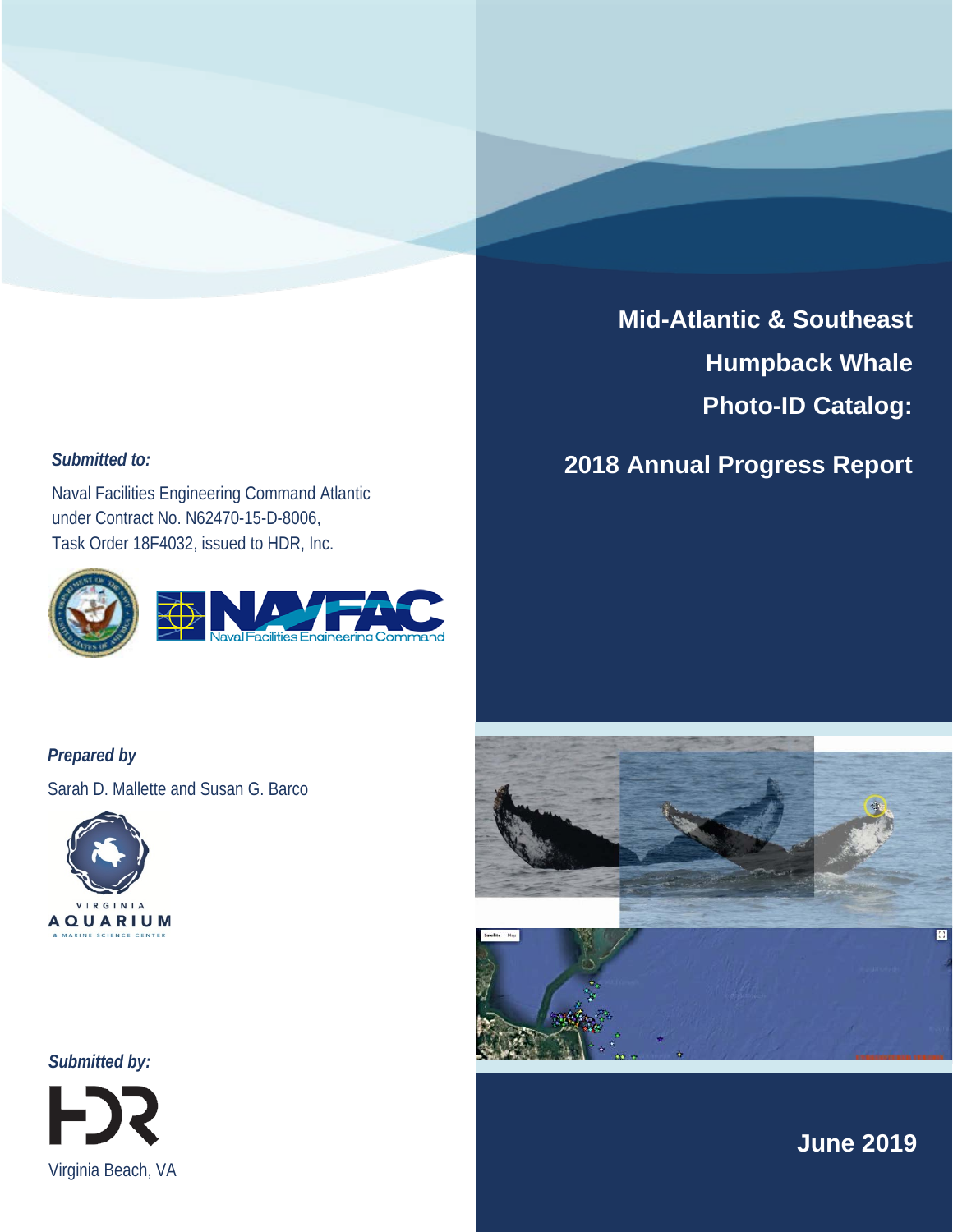#### **Suggested Citation:**

Mallette, S.D., and S.G. Barco. 2019. Mid-Atlantic & Southeast Humpback Whale Photo-ID Catalog: 2018 Annual Progress Report. Prepared for U.S. Fleet Forces Command. Submitted to Naval Facilities Engineering Command Atlantic, Norfolk, Virginia, under Contract No. N62470-15-8006, Task Order 18F4032, issued to HDR Inc., Virginia Beach, Virginia. June 2019.

#### **Cover Photo Credit:**

Humpback whale (*Megaptera novaeangliae*) fluke images being compared using upgraded tools in the OBIS-SEAMAP hosted MAHWC. A map of the sighting locations of individual whales is shown below the fluke images.

**This project is funded by U.S. Fleet Forces Command and managed by Naval Facilities Engineering Command Atlantic as part of the U.S. Navy's Marine Species Monitoring Program.**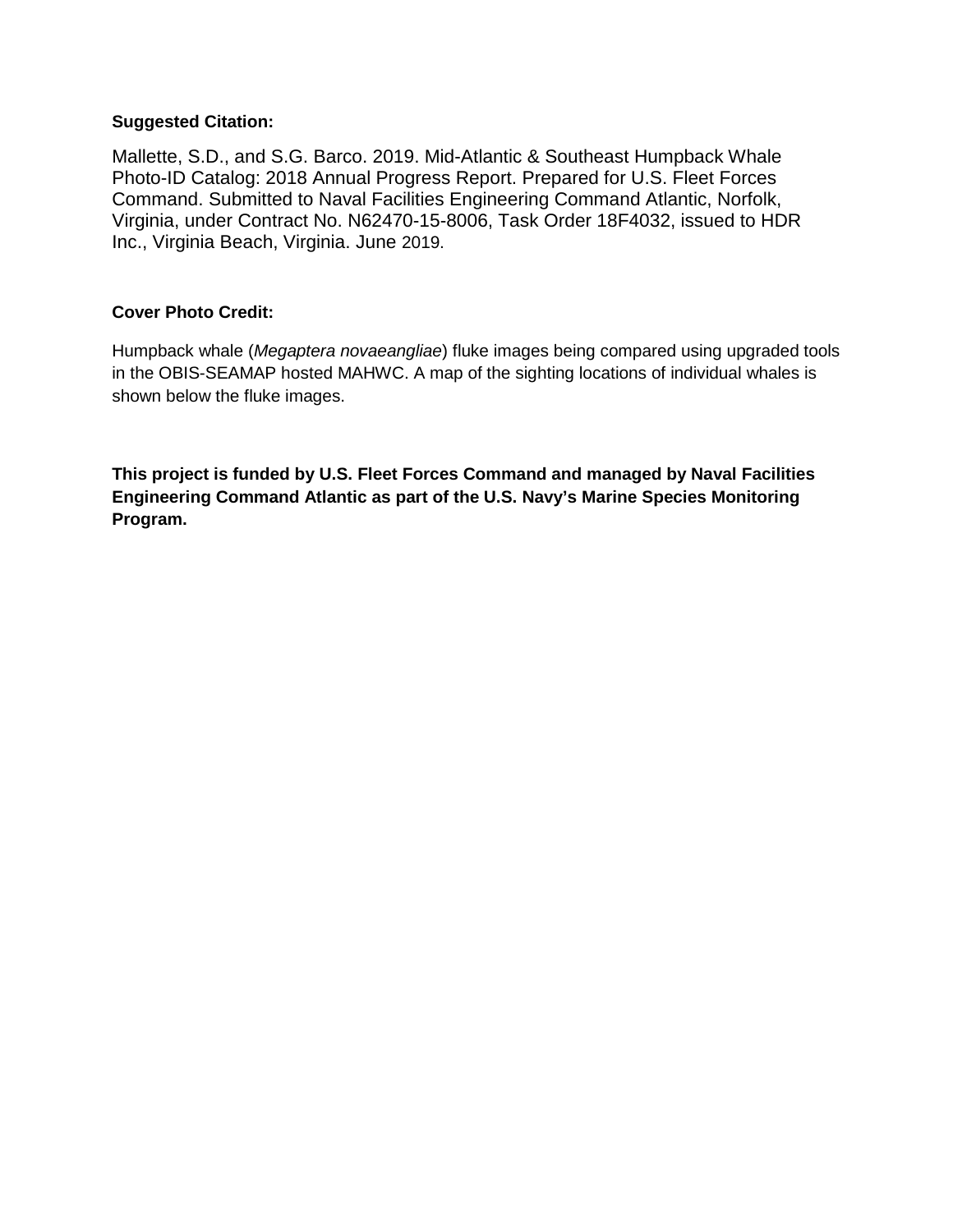## **Table of Contents**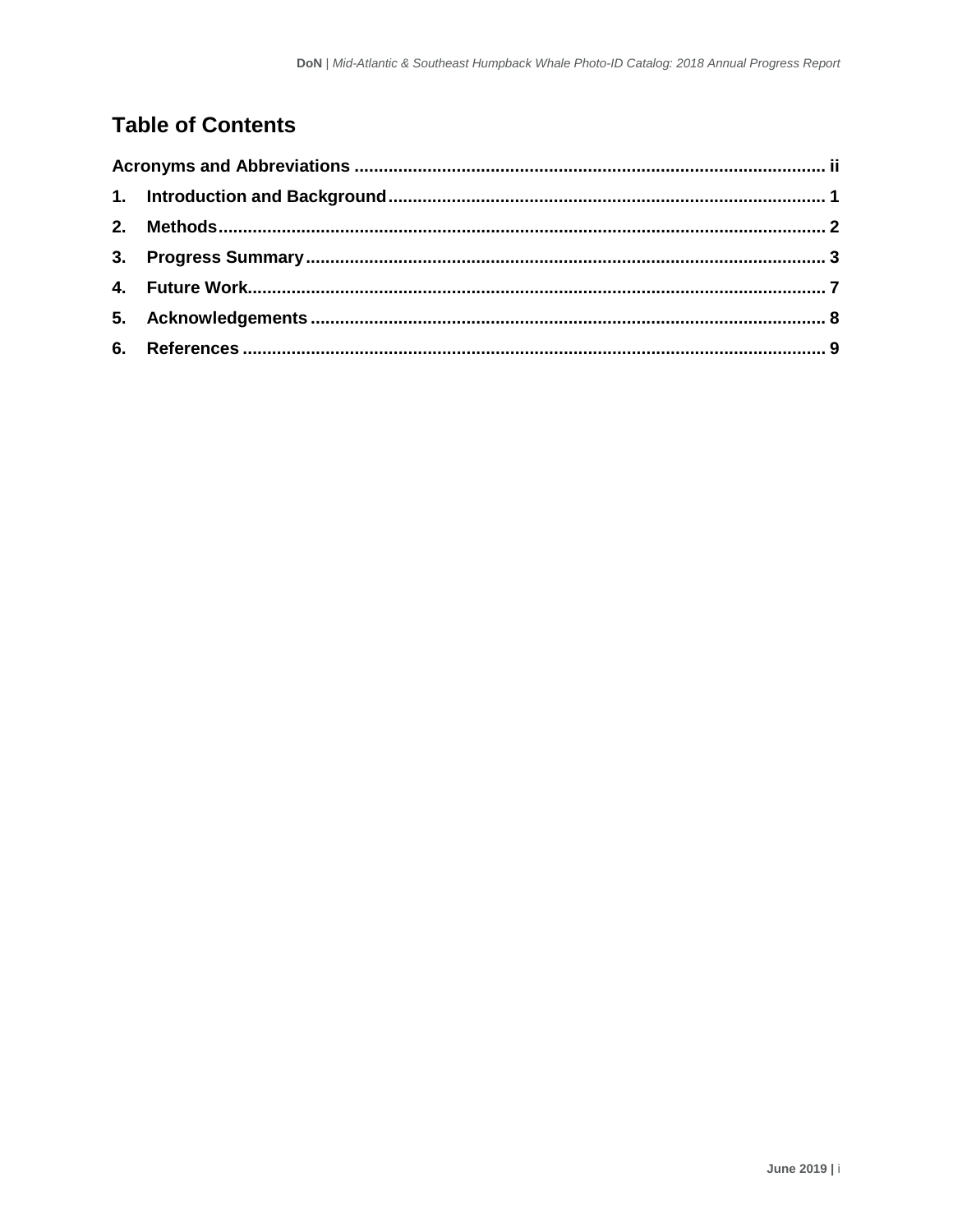# <span id="page-3-0"></span>Acronyms and Abbreviations

| AW            | <b>Allied Whale</b>                                                                                        |
|---------------|------------------------------------------------------------------------------------------------------------|
| <b>CCS</b>    | <b>Center for Coastal Studies</b>                                                                          |
| <b>GOMDIS</b> | Gulf of Mexico Dolphin Identification System                                                               |
| <b>GOMHWC</b> | Gulf of Maine Humpback Whale Catalog                                                                       |
| <b>MABDC</b>  | Mid-Atlantic Bottlenose Dolphin Catalog                                                                    |
| <b>MAHWC</b>  | Mid-Atlantic Humpback Whale (Photo-ID) Catalog                                                             |
| <b>NAHWC</b>  | North Atlantic Humpback Whale Catalog                                                                      |
| OBIS-SEAMAP   | Ocean Biogeographic Information System-Spatial Ecological Analysis of<br><b>Megavertebrate Populations</b> |
| Photo-ID      | Photo-Identification                                                                                       |
| Photo-ID App  | Photo-Identification Application                                                                           |
| VAQF          | Virginia Aquarium & Marine Science Center Foundation, Inc.                                                 |
| <b>UNCW</b>   | University of North Carolina Wilmington                                                                    |
| U.S.          | <b>United States</b>                                                                                       |
| <b>WDC</b>    | Whale & Dolphin Conservation                                                                               |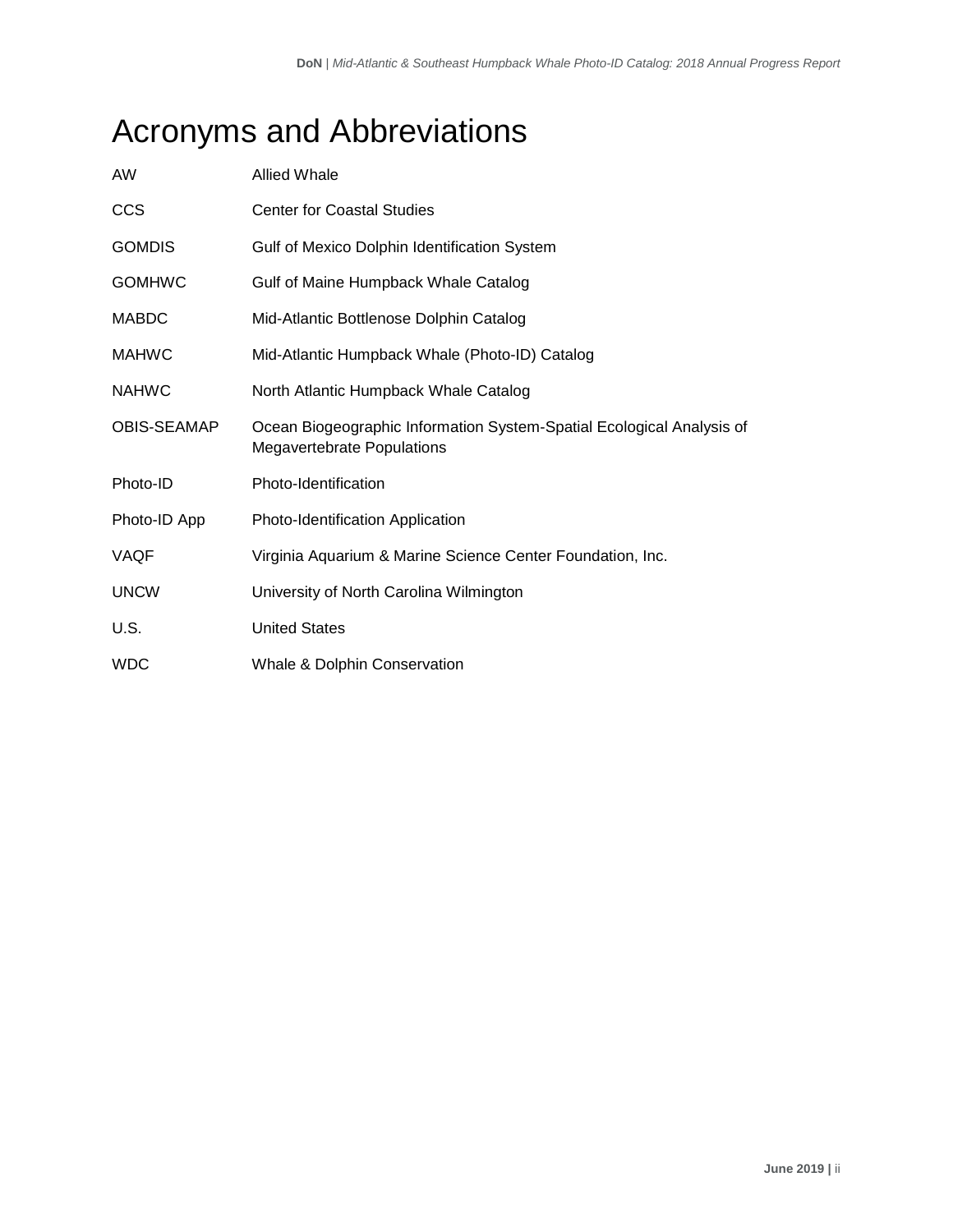# <span id="page-4-0"></span>1. Introduction and Background

Naval Station Norfolk is the world's largest naval station, with a high concentration of military vessel traffic and training exercises occurring in the nearshore and offshore waters of Virginia. The United States (U.S.) Navy (Navy) has supported research on the identity, residency, site fidelity, and habitat use of humpback whales sighted in the mid-Atlantic region through the funding of tagging and biopsy efforts (Aschettino et al[.2016,](https://www.navymarinespeciesmonitoring.us/index.php/download_file/view/1117/) [2017,](https://www.navymarinespeciesmonitoring.us/index.php/download_file/view/1472/) [2018,](https://www.navymarinespeciesmonitoring.us/index.php/download_file/view/1793/) [2019\)](https://www.navymarinespeciesmonitoring.us/index.php/download_file/1967/), and aerial surveys (Mallette et al. [2016,](https://www.navymarinespeciesmonitoring.us/index.php/download_file/view/1468/) [2017a](https://www.navymarinespeciesmonitoring.us/index.php/download_file/view/1483/), [2018\)](https://www.navymarinespeciesmonitoring.us/index.php/download_file/view/1896/). The Navy also provided funding to the Virginia Aquarium & Marine Science Center Foundation, Inc. (VAQF) and key collaborators to support the development of a web-based Mid-Atlantic and Southeast Humpback Whale Photo-Identification (Photo-ID) Catalog (MAHWC).

Longitudinal mark-recapture data (e.g., photo-ID) can serve as a non-invasive mechanism to investigate and develop patterns of humpback whale occurrence, inter-annual site fidelity, and changes in distribution and phenology over time. Since 1989, VAQF has conducted photo-ID of humpback whales off the coasts of Virginia and North Carolina. VAQF currently curates the MAHWC, an expanding collection of photographs and sighting histories of live and stranded (dead) individual whales. The objectives of these long-term efforts are to establish baseline data on humpback whale movement patterns, population demographics, site fidelity, and seasonal habitat-use in the mid-Atlantic, while supporting multi-decadal photo-ID efforts and research in the broader western North Atlantic. This collaborative work continues to provide insight into the feeding ground origin of humpback whales sighted in the mid-Atlantic and provides a means to detect changes in what we currently understand about distribution and seasonal occurrence. Human impacts (e.g., injuries from entanglement or watercraft), body condition, and behavior (e.g., foraging) can also be assessed through image analysis.

Humpback whales have been increasingly observed in the mid-Atlantic, particularly during winter (CETAP 1982, Swingle et al. 1993, Barco et al. 2002, Tetra Tech and Smultea Sciences 2018, Waring et al. 2017). Both survey effort and opportunistic sightings in the mid-Atlantic and southeastern United States have increased in the last few years compared with the late 1990s and early 2000s (Wiley et al. 1995). To more effectively integrate current and historic data from multiple sources, a streamlined process for data/image submissions, management, and access has become necessary. In 2016, the Navy began funding the development of an online version of the MAHWC, an integrative web-based repository that facilitates collaboration. This project contributes to broader-scale monitoring of the West Indies Distinct Population Segment and complements existing Navy marine species monitoring efforts [\(Mid-Atlantic Humpback Whale](https://www.navymarinespeciesmonitoring.us/reading-room/project-profiles/mid-atlantic-humpback-whale-monitoring1/)  [Monitoring,](https://www.navymarinespeciesmonitoring.us/reading-room/project-profiles/mid-atlantic-humpback-whale-monitoring1/) [Mid-Atlantic Continental Shelf Break Cetacean Study,](https://www.navymarinespeciesmonitoring.us/reading-room/project-profiles/mid-atlantic-continental-shelf-break-cetacean-study/) and [Aerial Survey Baseline](https://www.navymarinespeciesmonitoring.us/reading-room/project-profiles/baseline-monitoring-marine-mammals-east-coast-range-complexes-aerial/)  [Monitoring\)](https://www.navymarinespeciesmonitoring.us/reading-room/project-profiles/baseline-monitoring-marine-mammals-east-coast-range-complexes-aerial/).

The MAHWC is currently a limited access site hosted on the Ocean Biogeographic Information System-Spatial Ecological Analysis of Megavertebrate Populations (OBIS-SEAMAP; Halpin et al. 2009) platform, a web-based biogeographic database of sighting data for marine megafauna. It provides tools for mapping and visualizing species sighting data and serves as an accessible repository for researchers to submit data and images. Currently, OBIS-SEAMAP hosts multiple other photo-ID catalogs (e.g., Mid-Atlantic Bottlenose Dolphin Catalog [MABDC], Pacific Islands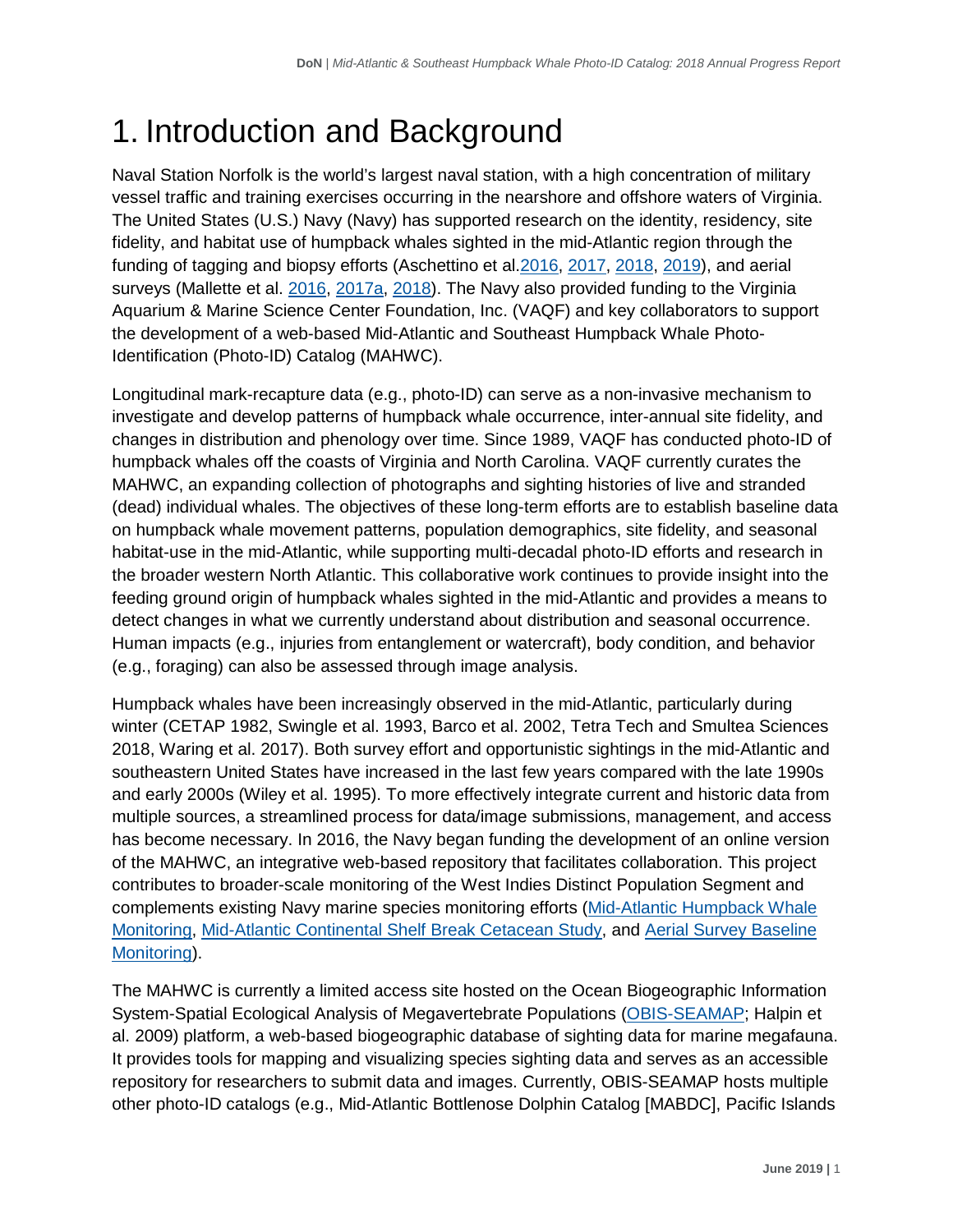Photo ID Network) and provides a user-friendly interface and efficient tools for comparison of collections.

The web-based MAHWC is intended to be a high-quality scientific product that will inform users of the identity, residency, site fidelity, and habitat use of humpback whales in the waters off the mid-Atlantic and southeastern United States. Simplifying and standardizing submissions from the mid-Atlantic to the broader regional and North Atlantic catalogs also will permit a more efficient exchange of information between regions. This tool will benefit researchers, managers, and educators by supporting informed management and environmental planning.

This report describes the progress for development of the web-based MAHWC for 2018.

# <span id="page-5-0"></span>2. Methods

Existing examples of photo-ID catalogs with a web-based interface (e.g., MABDC, Gulf of Mexico Dolphin Identification System [GOMDIS], Pacific Islands Photo-Identification Network Catalog for Spinner Dolphins, the North Atlantic Right Whale Catalog, and Antarctic Humpback Whale Catalogue) have served as models for identifying the key components needed to develop an online catalog accessible by multiple researchers and tailored specifically to collaborative humpback whale photo-ID efforts. To facilitate the exchange of information between contributors, data-access protocols were developed by the stakeholders with the goal of sharing data agreed upon by the stakeholders and with the approval of the respective contributors. The core stakeholder group, including individuals involved in curating large photo-ID catalogs, and Duke University's programmer (Ei Fujikoa), have provided invaluable guidance throughout the development of the catalog (e.g., data-sharing agreement and data/image submission, quality assurance, and matching protocols). The draft Photo-ID Application (Photo-ID App: web interface/database) of the MAHWC was developed by Ei Fujioka in consultation with Kim Urian, curator of the MABDC.

Unique variations in the ventral fluke pattern; fluke trailing edge shape; shape, size, and scarring of the dorsal fin; and other body scars, marks, and features are used to catalog individual humpback whales (Katona and Whitehead 1981). To maintain as much consistency as possible among images, the MAHWC curator assigns feature codes to images that are included in the catalog. These unique codes permit efficient filtering through the catalog.

Sighting data and images are submitted to the curator in one of two standard templates— MAHWC Permitted or MAHWC Basic Template. Because some photo-ID efforts (e.g., whalewatch vessels or opportunistic sightings) collect only basic sighting data, while other groups collect more detailed information associated with on-going research efforts, contributor feedback suggested separate versions of the template for different users. Sighting data are populated into either of the standard templates by following image- and data-accession protocols in the MAHWC Submission Package, allowing efficient processing/management and quality control of the database. In the submission protocol, we request that each sighting location have a corresponding image of sufficient quality to identify an individual whale. Each sighting location is checked to ensure there was a corresponding image. If no image existed, that data point is deleted.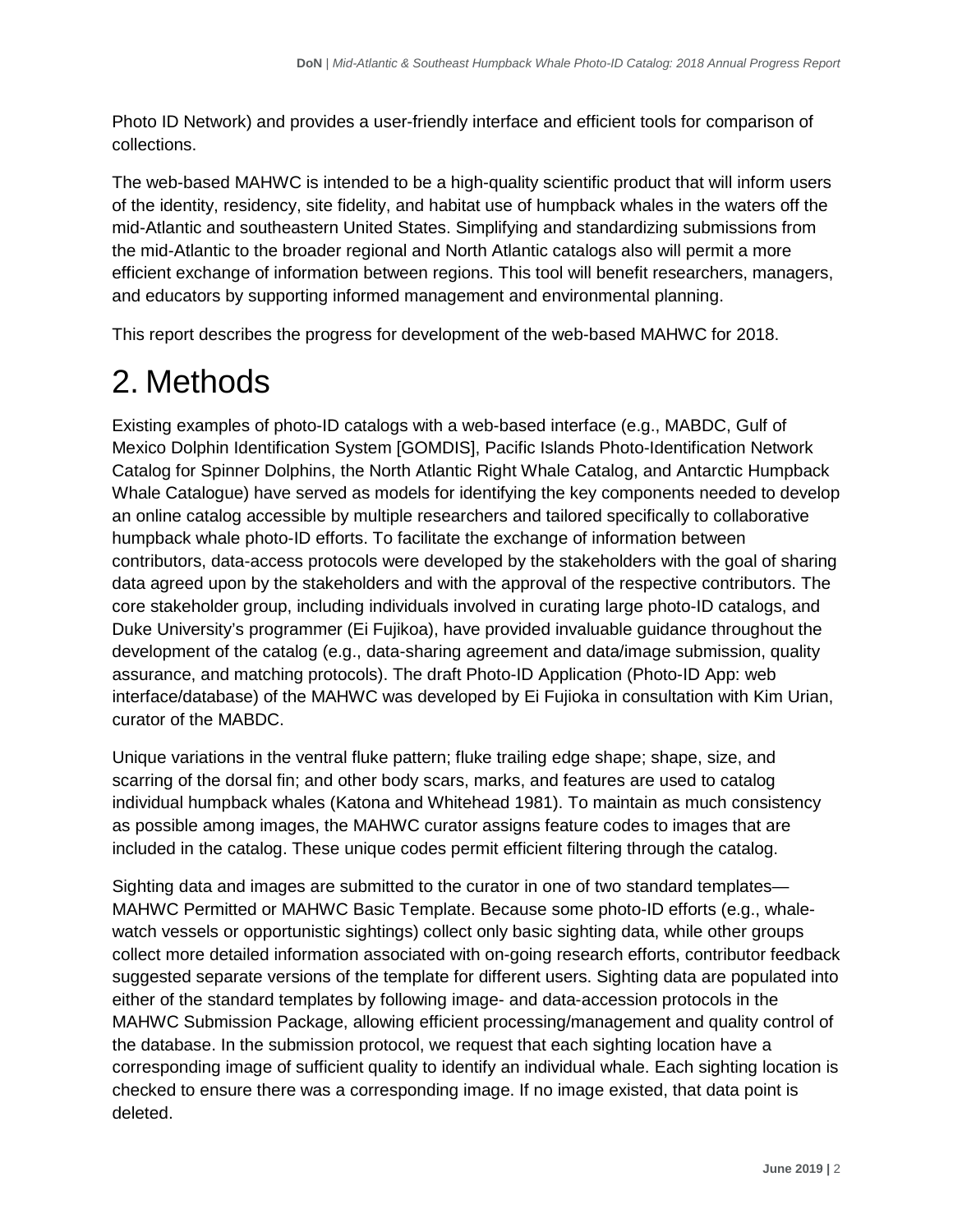Feature codes used to score images for identification (e.g., fluke pigmentation patterns, dorsal fin shape, peduncle knuckle prominence, and body scarring) were developed and adapted from codes used by the Gulf of Maine Humpback Whale Catalog (GOMHWC) and North Atlantic Humpback Whale Catalog (NAHWC) (See [Mallette et al. 2017](https://www.navymarinespeciesmonitoring.us/index.php/download_file/view/1648/506/) for MAHWC). Additionally, each image was scored for quality to reduce the potential for false negatives when matching. A protocol for systematically scoring humpback whale images was being tested in late 2018 and will be integrated into the curator package that will be completed in year three of the project. A collection of reference images for each category of fluke and dorsal fins also will be included in these protocols and available on OBIS-SEAMAP for users to review. This includes "Type" feature codes with text descriptions and an example image for contributors for reference when selecting a category for filtering images to make matches between whales.

Following feature and quality code assignment by the catalog curator, the quality-controlled data and associated images are submitted to be uploaded to the OBIS-SEAMAP platform. The webbased interface permits searches by study site, specific whale ID, and/or by fluke or dorsal fin features. It also provides mapping features of sightings locations of matched whales. When images are marked as a match, image contributors are prompted automatically by email to review the potential match. Each contributor of the proposed match independently endorses or rejects the match. If both parties agree, and the curator verifies the match, and it is placed into a 'Verified' state. At the time of consent or rejection, the database will be updated with a unique match identifier for the two matched IDs. An email prompt is then sent to the matching team and the contributors. The curator oversees this process.

# <span id="page-6-0"></span>3. Progress Summary

The MAHWC is currently in its final year of development. Year 1 focused on engaging key stakeholders involved in humpback whale research, management, and outreach, as well as potential contributors to the MAHWC. This was achieved through the MAHWC Stakeholder Workshop, during which data-access protocols were developed; standardized draft protocols for data/image submission and quality assurance for the MAHWC were developed; and the workflow for submission of images/sighting data between the MAHWC, larger regional catalogs, and contributors was agreed upon. A draft web interface/database design modeled after that of the MABDC was developed for stakeholders to review and offer their feedback. A Final Stakeholder Workshop Report [\(Mallette et al. 2017b\)](https://www.navymarinespeciesmonitoring.us/index.php/download_file/1648/) was produced, which summarized the outcomes of the workshop.

In Year 2, the data-access and data-sharing protocols were finalized. Images and sighting data were collected from local contributors and standardized for integration into a template that was then uploaded to the OBIS-SEAMAP platform. Almost, 2,000 sighting records were added and at least 800 "best of" images were processed, scored, and incorporated into the Photo-ID App. These sighting data and images from four different sites have been used to beta test the App while additional seasons and contributor's data were processed offline. Standard templates for image and sighting-data submissions for both permitted and basic submission types were developed and modified to accommodate supplemental data agreed upon by contributors including tagging, biopsy, and survey effort data. A draft Contributor Submission Package was developed to guide contributors through completing the template. These templates and the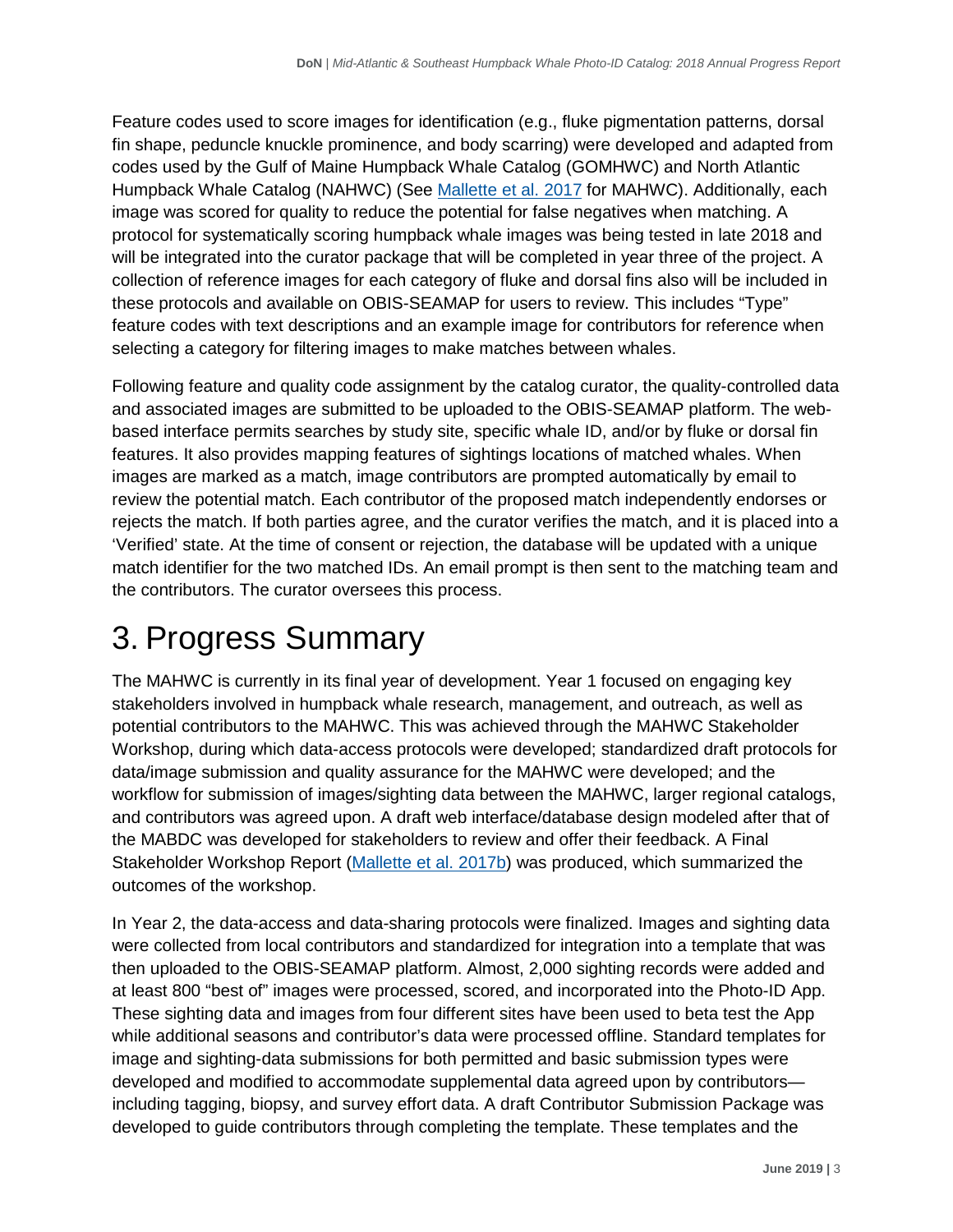reference documents in the submission package continue to be tested with additional contributors as they populate templates and submit images, to ensure that protocols are clearly explained and the submission process is streamlined. For each submission from a contributor, the curator performed a complete quality control review of submissions offline and then submitted images and data in batches to the Duke programmer for upload to the Photo-ID App and to test the submission workflow. Beta-testing and bug-fixing occurred continuously throughout the process to improve the user interface, tools for matching, and queries available to the user. Modifications to the Photo-ID App are continuing to be made, based upon feedback from the contributors and discussions among active collaborators with OBIS-SEAMAP hosted catalogs (e.g., Kim Urian [MABDC], and Carolyn Cush [GOMDIS]). Currently, the MAHWC Photo-ID App is being upgraded simultaneously with the MABDC and GOMDIS catalogs. These upgrades are projected to be completed mid-February 2019. Once these upgrades are finalized, the beta version of the OBIS-based MAHWC will be launched for use by and feedback from collaborators.

Examples of upgrades are listed below:

- The view of the existing matches was greatly improved so that it provided a more flexible and intuitive list of matches.
- A new action "Revoke" on matches was added. This action cancels an existing match in case new evidences and/or better-quality images have revealed that the animals are not the same.
- The filtering functionality was expanded for more options to query animals and images.
- Filtering by match state was added: Verified, In review, Rejected, or No (animals with no match).
- Criteria by fin/dorsal features can now be combined by "NOT" or "ONLY" conditions in addition to "OR" and "AND." "NOT" will pick up animals that do not have specified features. "ONLY" will pick up animals that have exactly same features selected (not more or less).
- "Strict" option was added to the query on the date range. This option is useful to find the animals that were dead (i.e., no sightings since date of death/stranding).

Images are simultaneously being systematically compared between collections offline while the Photo-ID App development is being completed. Data/images are being processed and qualitycontrolled to identify matches and to assign new individuals to the catalog when no match is made. Images of new whales are also submitted to the two existing regional catalogs— GOMHWC and NAHWC—at the end of each season. VAQF is working with Duke to develop the workflow for submissions of annual sighting data/images from the OBIS-based MAHWC to the NAHWC and GOMHWC. Updates on matches to the different locations are described below.

### *Virginia*

Submissions from local contributors (e.g., VAQF; HDR, Inc.; Rudee Flipper; VAQS Whale Watch) and those contributed from other organizations including North Carolina Maritime Museum and Gotham Whale were scored. Local contributor images and sighting data collected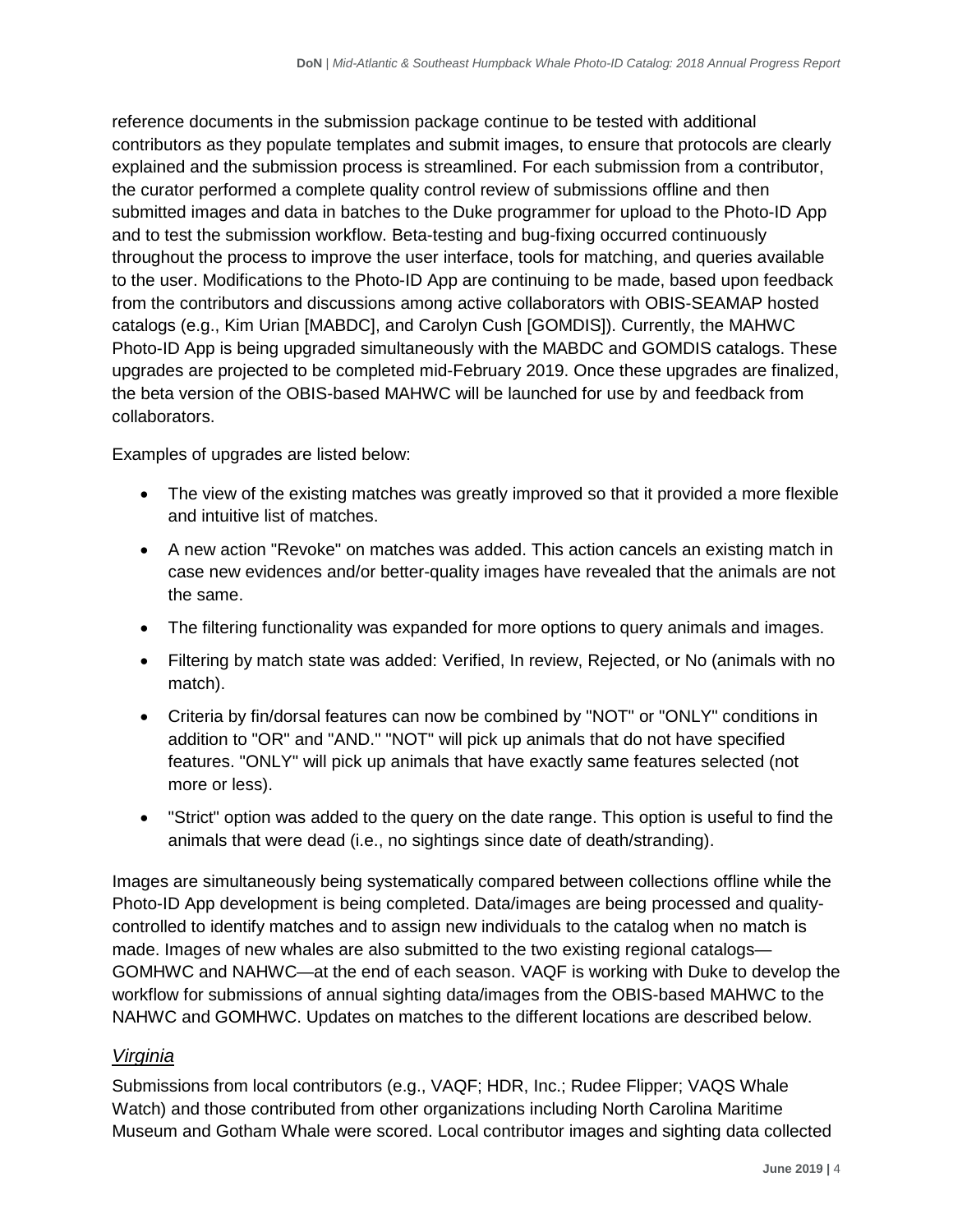between 1989 and the 2017 seasons submitted by VAQF; HDR, Inc.; and Rudee Flipper Whale Watch were standardized in the contributor template, and images scored based on feature codes (of the dorsal fins and flukes) and image quality. Historic sightings collected by VAQF (1989–2000) were in slide format, and these were digitized for integration into the MAHWC. All images of whales submitted between the 1989 and 2017 seasons from Virginia contributors have been compared and new whales integrated into the catalog. As of December 2018, the catalog included 332 unique whales. Image and sighting data are currently being processed from the 2017–2018 and 2018–2019 seasons. As stranded whales were not the priority data points to integrate into the MAHWC, stranded whales have been opportunistically added from Virginia records.

To date, humpback whales in the MAHWC documented from 1989 through 2016 have been compared to the NAHWC and GOMHWC. Images from Virginia contributors from 2017 and 2018 are at various stages of comparison with both the NAHWC and GOMHWC. Of those that have been matched, at least 104 individuals have a NAHWC ID, although most sighting histories were short and many were assigned IDs based on the Virginia sightings. To determine the feasibility of incorporating aerial images into the MAHWC, images collected from aerial surveys between 2012 and 2017 were reviewed. We were able to uniquely identify 38 whales, 19 of which were matched to MAHWC images taken from vessels. Whales with MAHWC IDs continue to be compared to collections from contributors in New York, New Jersey, North Carolina, Georgia, and Florida offline. These sighting and stranding data have not yet been formally integrated into Photo-ID App, and matching is at different stages for each contributor.

### *Gulf of Maine*

Matching efforts are ongoing, although at least 74 whales have been matched to the Gulf of Maine to date. Of those matches that have been made, 19 whales had Gulf of Maine histories that began when the whales were calves. These known-age whales were seen in the mid-Atlantic between 1996 and 2017 and ranged in age from 1 to 11 years old at the time of their first MAHWC sighting (mean=4.5 years). Two whales were known to be sexually mature at the time of sighting off Virginia's coast (Jooke Robbins, Center for Coastal Studies, *pers. comm.*).

### *New York/New Jersey*

Whale & Dolphin Conservation (WDC) is leading efforts to gauge interest of whale-watch and research groups to contribute to the MAHWC and collate data from those interested. In Year 3, WDC will host a meeting with groups from both states to review progress on the MAHWC and facilitate the establishment of data-sharing agreements with potential contributors. Interest in contributing to the MAHWC has been expressed by both whale-watch and research groups in New York. Images from New York are being compared to those in the MAHWC, and at least 16 whales have been matched to whales sighted in Virginia between 2005 and 2017.

Thus far, the two major whale-watch operators in Cape May, New Jersey—Whale Watch & Research Center and Princess Anne Cruises—have expressed interested in contributing to the MAHWC, and one has provided data and images which are currently being integrated into the MAHWC. Of the NJ images collected in 2017 and suitable for ID comparison, 23 distinct individuals were recognized. Of those 23, five were seen off Cape May in previous years (i.e., 2015 and 2016). One was seen off Cape May in consecutive years between 2015 and 2017,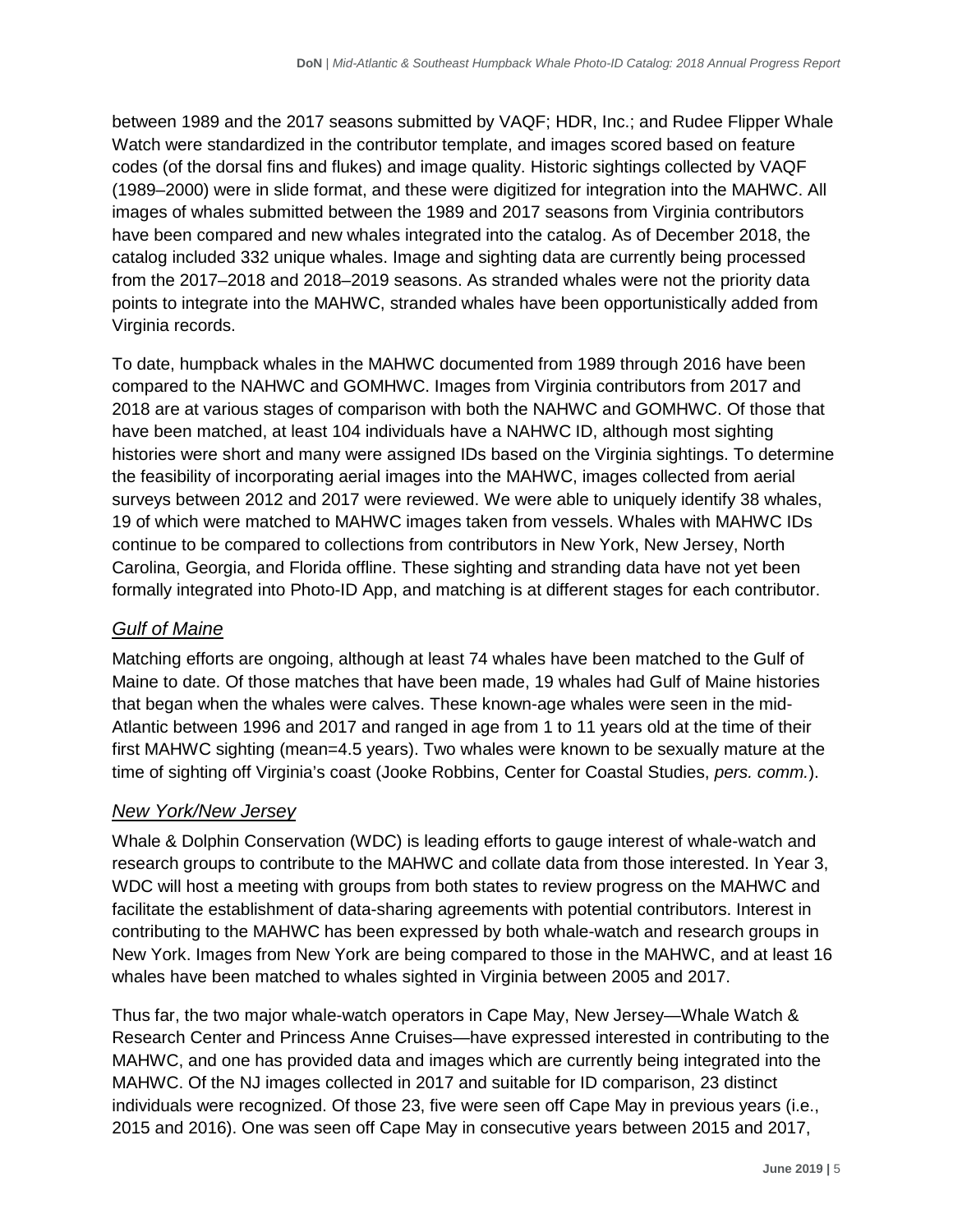and was also documented off the coast of Virginia in 2017 (MAHWC0301). One was matched to an individual in the Gulf of Maine catalog, who was seen as early as 2004 in the Gulf of Maine but had no prior known sightings off the coast of Cape May, New Jersey. Three were matched to whales seen earlier in 2017 off the coast of Virginia (MAHWC0266, MAHWC0303, and MAHWC0313) and one to a whale sighted in December 2016 in Virginia (MAHWC0300). None of these individuals had prior known sightings off Cape May. Additionally, one dead-stranded whale found in Virginia in early 2018 matched to a whale sighted off the coast of Cape May (WDC ID: NJ1707). One whale seen off the coasts of Virginia in 2015 and New Jersey in 2016 was found dead in the Gulf of Maine in the spring of 2017 (MAHWC0151).

There were six whales with intra-annual re-sightings. Of those, three had residency times of three, four, and five days, respectively. One had three sightings spanning 17 days between April and May. The longest gap between these sightings was 14 days. Another whale had two sightings 46 days apart between August and October, although there were regular trips in between with no sightings, not suggestive of residency. A different whale was seen six days apart in April and then had a final sighting in November.

### *Southeast*

Contributions from other mid-Atlantic and southeastern groups (Florida Fish and Wildlife Conservation Commission, Georgia Department of Natural Resources, Duke University Marine Lab), have been solicited and are being collated by these groups for submission to the MAHWC. At least two matches have been made between Georgia/Florida and Virginia. The University of North Carolina Wilmington has also expressed interest in submitting images for whales stranded in North Carolina to the MAHWC.

### *Other Contributors*

VAQF will continue to solicit for other contributions (e.g., Maryland Department of Natural Resources, verified opportunistic sightings) after the larger core-group datasets have been integrated into the MAHWC.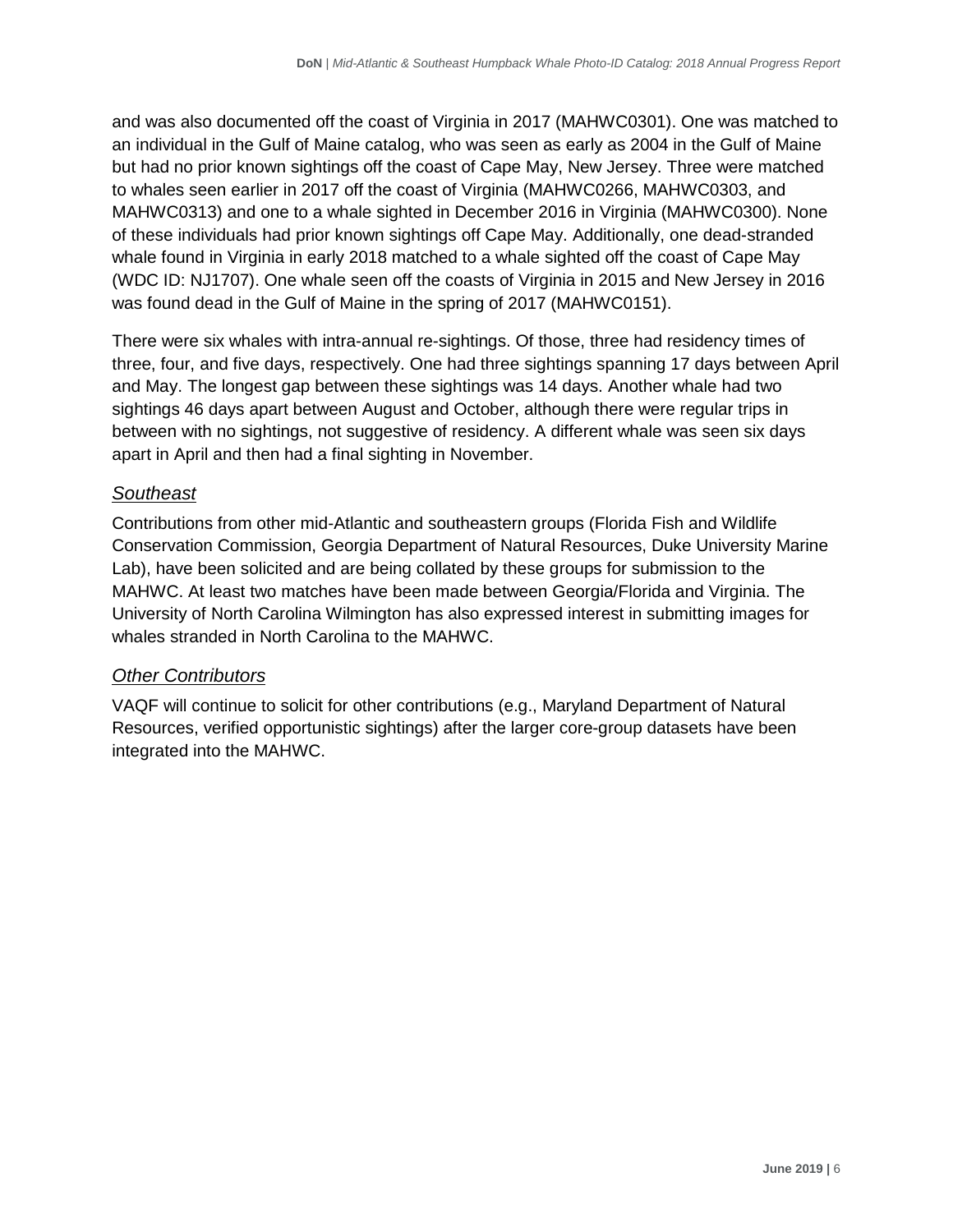# <span id="page-10-0"></span>4. Future Work

### **Year 3: September 2018–December 2019**

- Conduct a final bug-fixing for the OBIS-based catalog and formally launch the webbased MAHWC Photo-ID App.
- Develop website content for MAHWC as a central location for communication among contributors, including sharing information on the workshop, curating pertinent publications, providing relevant links to other websites such as the Navy Marine Species Monitoring website, highlighting current photo-ID techniques, and providing guides to exemplar images.
- Develop a training guide for coding images based on cross-training with Allied Whale (AW) and the Center for Coastal Studies (CCS) for the curator training.
- Finalize curator protocols and plan curator training for future sustainability of the catalog.
- Prepare and submit manuscript(s) from the project.
- Work with northeastern and southeastern stranding networks to collate and integrate photo-ID data from stranded whales into the OBIS-based catalog.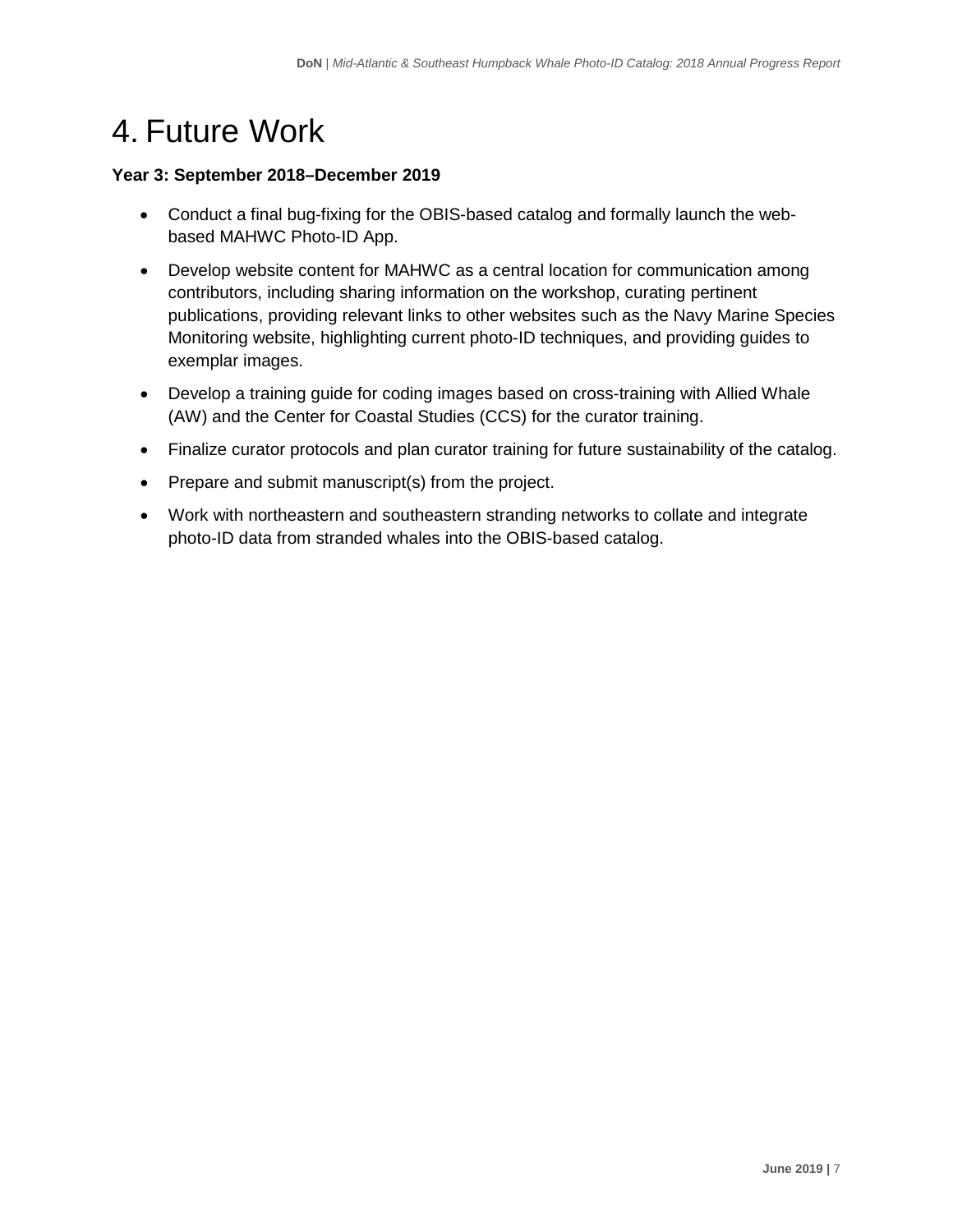# <span id="page-11-0"></span>5. Acknowledgements

This project was funded by U.S. Fleet Forces Command and managed by Naval Facilities Engineering Command, Atlantic as part of the U.S. Navy's Marine Species Monitoring program. We thank Joel Bell for his support of this project. We thank AW and CCS for their long-term collaborations and relentless efforts in maintaining large longitudinal photo-ID datasets. Special thanks to Lyndsey Jones, Peter Stevick, Tom Fernald, Judy Allen, and the many students and volunteers at AW. Special thanks to Jooke Robbins and Jenn Tackaberry (CCS), and AW staff, interns and volunteers for their dedicated efforts involved in maintaining long-term photo-ID catalogs and research programs, as well as their collaboration and collegiality. We thank Kim Urian for her guidance on the MAHWC development and Ei Fujioka with Duke University for guidance on database structure and Photo-ID App development on OBIS-SEAMAP. Many thanks to WDC, especially Monica Pepe and Regina Asmutis-Silvia, with the support of their research interns. We thank Alexis Rabon (VAQ *Atlantic Explorer*) and Kristin Rayfield (Rudee Flipper) and the whale-watch captains, crews, and dedicated volunteers. We thank the HDR team, including Jessica Aschettino, Dan Engelhaupt, and Amy Engelhaupt, for local photo-ID efforts and contributions of high-quality images and sighting data to the MAHWC. We thank Gwen Lockhart and Jackie Bort (Naval Facilities Engineering Command Atlantic) for their efforts and involvement in large whale research and photo-ID in Virginia. We thank Meghan Rickard with the New York Department of Environmental Conservation. We thank the Cape May Whale Watch & Research Center, especially Melissa Laurino and their data-collection interns. Thanks to Gotham Whale, especially Danielle Jones, and Arthur H. Kopelman with Coastal Research and Education Society of Long Island. We thank Wildlife Conservation Society, especially Howard Rosenbaum and Melinda Rekdahl. Gulf of Maine matches were possible thanks to the efforts, images, and data from CCS, 7 Seas Whale Watch, Bar Harbor Whale Watch, Blue Ocean Society, Boston Harbor Cruises, Brier Island Whale and Seabird Cruises, Cape Ann Whale Watch, Dolphin Fleet, Whale Center of New England, Whale and Dolphin Conservation, and others. We also thank Per Palsbøll and Martine Bérubé for genetic matching. Thanks to the Northeast and Southeast regional stranding networks. Thanks to the Southeast U.S.SEUS contributors, especially Ann Pabst and Bill McLellan (University of North Carolina Wilmington), Katie Jackson (Florida Fish and Wildlife Conservation Commission), and Clay George (Georgia Department of Natural Resources). Thanks to Mark Swingle and Tom Pitchford for their early involvement in humpback whale photo-ID efforts in the mid-Atlantic.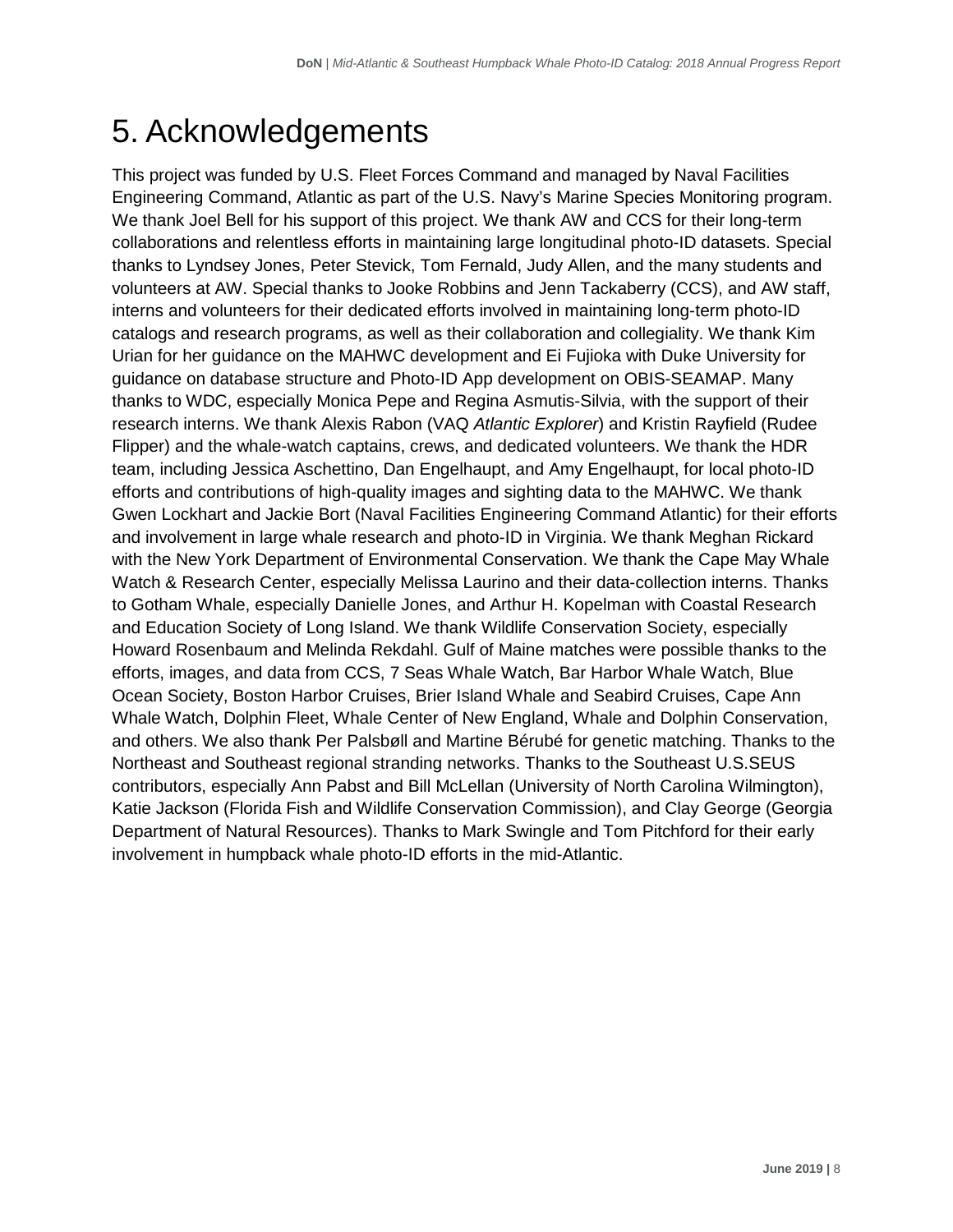# <span id="page-12-0"></span>6. References

- Aschettino, J.M., D. Engelhaupt, A. Engelhaupt, and M. Richlen. 2016. *Mid-Atlantic Humpback Whale Monitoring, Virginia Beach, Virginia: 2015/16 Annual Progress Report*. *Final Report.* Prepared for U.S. Fleet Forces Command. Submitted to Naval Facilities Engineering Command Atlantic, Norfolk, Virginia, under Contract Nos. N62470-10-3011, Task Orders 03 and 54, and N62470-15-8006, Task Order 13, issued to HDR Inc., Virginia Beach, Virginia. 30 August 2016.
- Aschettino, J.M., D. Engelhaupt, A. Engelhaupt, and M. Richlen. 2017. *Mid-Atlantic Humpback Whale Monitoring, Virginia Beach, Virginia: 2016/17 Annual Progress Report*. Prepared for U.S. Fleet Forces Command. Submitted to Naval Facilities Engineering Command Atlantic, Norfolk, Virginia, under Contract N62470-15-8006, Task Order 33, issued to HDR, Inc., Virginia Beach, Virginia. August 2017.
- Aschettino, J.M., D. Engelhaupt, A. Engelhaupt, M. Richlen, and A. DiMatteo. 2018. *Mid-Atlantic Humpback Whale Monitoring, Virginia Beach, Virginia: 2017/18 Annual Progress Report*. Prepared for U.S. Fleet Forces Command. Submitted to Naval Facilities Engineering Command Atlantic, Norfolk, Virginia, under Contract N62470-15-8006, Task Order 17F4013, issued to HDR, Inc., Virginia Beach, Virginia. June 2018.
- Aschettino, J.M., D. Engelhaupt, A. Engelhaupt, M. Richlen, and A. DiMatteo. 2019. *Mid-Atlantic Humpback Whale Monitoring, Virginia Beach, Virginia: 2017/18 Annual Progress Report*. Prepared for U.S. Fleet Forces Command. Submitted to Naval Facilities Engineering Command Atlantic, Norfolk, Virginia, under Contract N62470-15-8006, Task Order 19F4005, issued to HDR, Inc., Virginia Beach, Virginia. June 2019.
- Barco, S.G., W.A. McLellan, J.M. Allen, R.A. Asmutis-Silvia, R. Mallon-Day, E.M. Meagher, D.A. Pabst, J. Robbins, R.E. Seton, W.M. Swingle, M.T. Weinrich, and P.J. Clapham. 2002. Population identity of humpback whales (*Megaptera novaeangliae*) in the waters of the U.S. Mid-Atlantic states. *Journal of Cetacean Research and Management* 4(2):135–141.
- [Halpin, P.N., A.J. Read, E. Fujioka, B.D. Best, B. Donnelly, L.J. Hazen, C. Kot, K. Urian, E.](http://www.tos.org/oceanography/article/obis-seamap-the-world-data-center-for-marine-mammal-sea-bird-and-sea-turtle)  [LaBrecque, A. Dimatteo, J. Cleary, C. Good, L.B. Crowder, and K.D. Hyrenbach. 2009.](http://www.tos.org/oceanography/article/obis-seamap-the-world-data-center-for-marine-mammal-sea-bird-and-sea-turtle)  [OBIS-SEAMAP: The world data center for marine mammal, sea bird, and sea turtle](http://www.tos.org/oceanography/article/obis-seamap-the-world-data-center-for-marine-mammal-sea-bird-and-sea-turtle)  distributions. *Oceanography* [22\(2\):104–115.](http://www.tos.org/oceanography/article/obis-seamap-the-world-data-center-for-marine-mammal-sea-bird-and-sea-turtle)
- Katona, S.K., and H.P. Whitehead. 1981. Identifying humpback whales using their natural markings. *Polar Record* 20:439–344.
- Mallette, S.D., G.G. Lockhart, R.J. McAlarney, E.W. Cummings, D.A. Pabst, W.A. McLellan, and S.G. Barco. 2016. *Aerial Survey Baseline Monitoring in the Continental Shelf Region of the VACAPES OPAREA: 2015 Annual Progress Report*. Prepared for U.S. Fleet Forces Command. Submitted to Naval Facilities Engineering Command Atlantic, Norfolk, Virginia, under Contract No. N62470-15-D-8006, Task Order 05, issued to HDR, Inc., Virginia Beach, Virginia. March 2016.
- Mallette, S.D., R.J. McAlarney, G.G. Lockhart, E.W. Cummings, D.A. Pabst, W.A. McLellan, and S.G. Barco. 2017a. *Aerial Survey Baseline Monitoring in the Continental Shelf Region of the VACAPES OPAREA: 2016 Annual Progress Report.* Prepared for U.S. Fleet Forces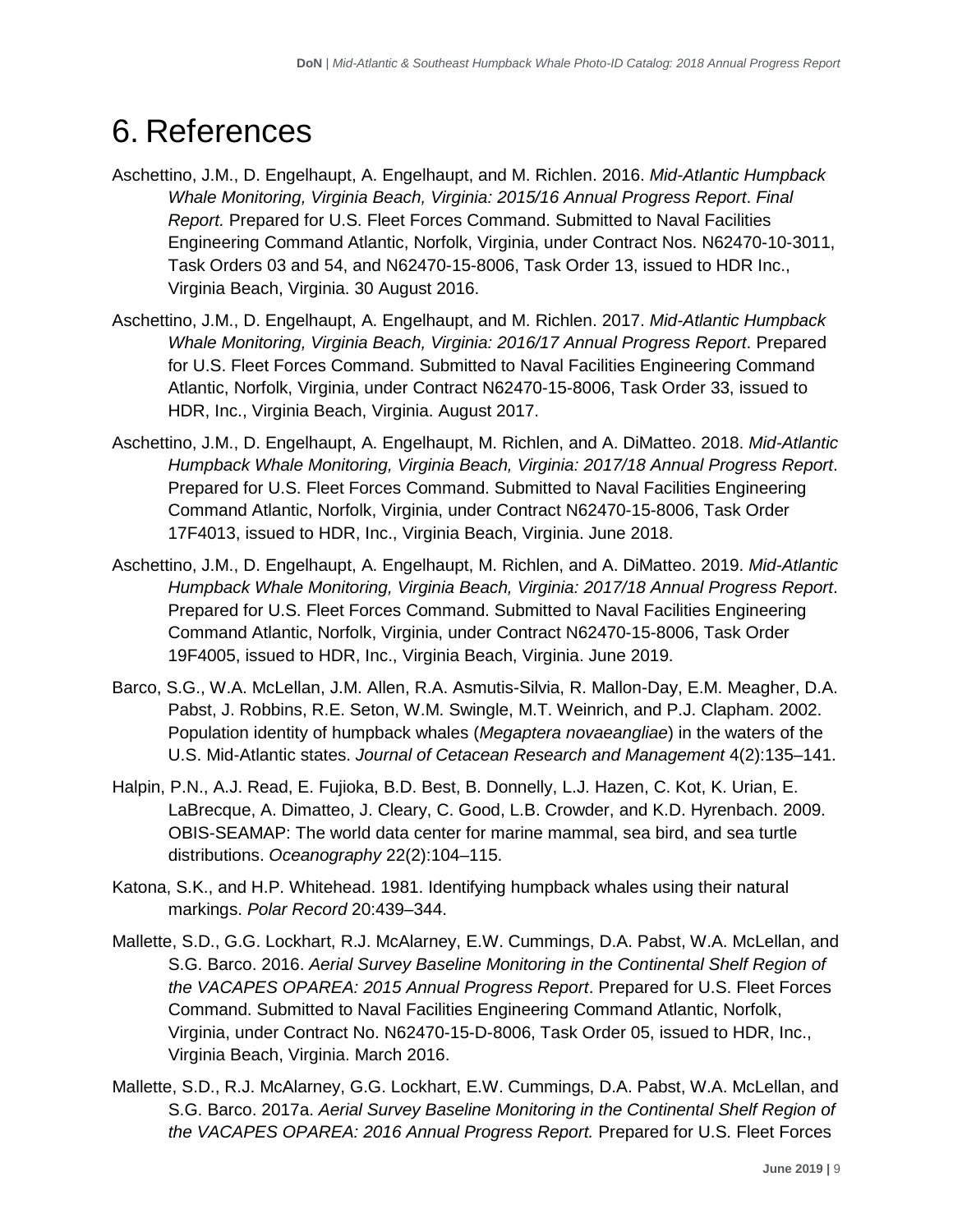Command. Submitted to Naval Facilities Engineering Command Atlantic, Norfolk, Virginia, under Contract No. N62470-15-D-8006, Task Order 05, issued to HDR, Inc., Virginia Beach, Virginia. July 2017.

- Mallette, S., K. Urian, E. Fujioka, N. Mathias, and S. Barco. 2017b. *An Introduction to the Mid-Atlantic Humpback Whale Catalog (MAHWC): A Workshop Report.* Prepared for U.S. Fleet Forces Command. Submitted to Naval Facilities Engineering Command Atlantic, Norfolk, Virginia, under Contract No. N62470-15-8006, Task Order 27, issued to HDR Inc., Virginia Beach, Virginia. 31 August 2017.
- Mallette, S.D., M.L. Burt. L. Thomas. R.J. McAlarney, G.G. Lockhart, E.W. Cummings, W.A. McLellan, D.A. Pabst, and S.G. Barco. 2018. *Occurrence of Baleen Whales along the Continental Shelf Region of the VACAPES OPAREA off southern Virginia*: Final Report*.*  Prepared for U.S. Fleet Forces Command. Submitted to Naval Facilities Engineering Command Atlantic, Norfolk, Virginia, under Contract No. N62470-15-D-8006, Task Order 05, issued to HDR, Inc., Virginia Beach, Virginia. July 2018.
- Swingle, W.M., S.G. Barco, T.D. Pitchford, W.A. McLellan, D.A. Pabst. 1993. Appearance of juvenile humpback whales feeding in the nearshore waters of Virginia. *Marine Mammal Science* 9(3):309-315.
- Tetra Tech and Smultea Sciences. 2018. *Year 1 Annual Survey Report for New York Bight Whale Monitoring Aerial Surveys March 2017 – February 2018.* New York State Department of Environmental Conservation. East Setauket, New York. Tetra Tech Contract C009926. 115 pp. + appendices.
- Wiley, D.N., R.A. Asmutis, T. Pitchford, and D.P. Gannon. 1995. Stranding and mortality of humpback whales (*Megaptera novaeangliae*) in the mid-Atlantic and southeast United States, 1985-1992. Fishery Bulletin 93:196–205.